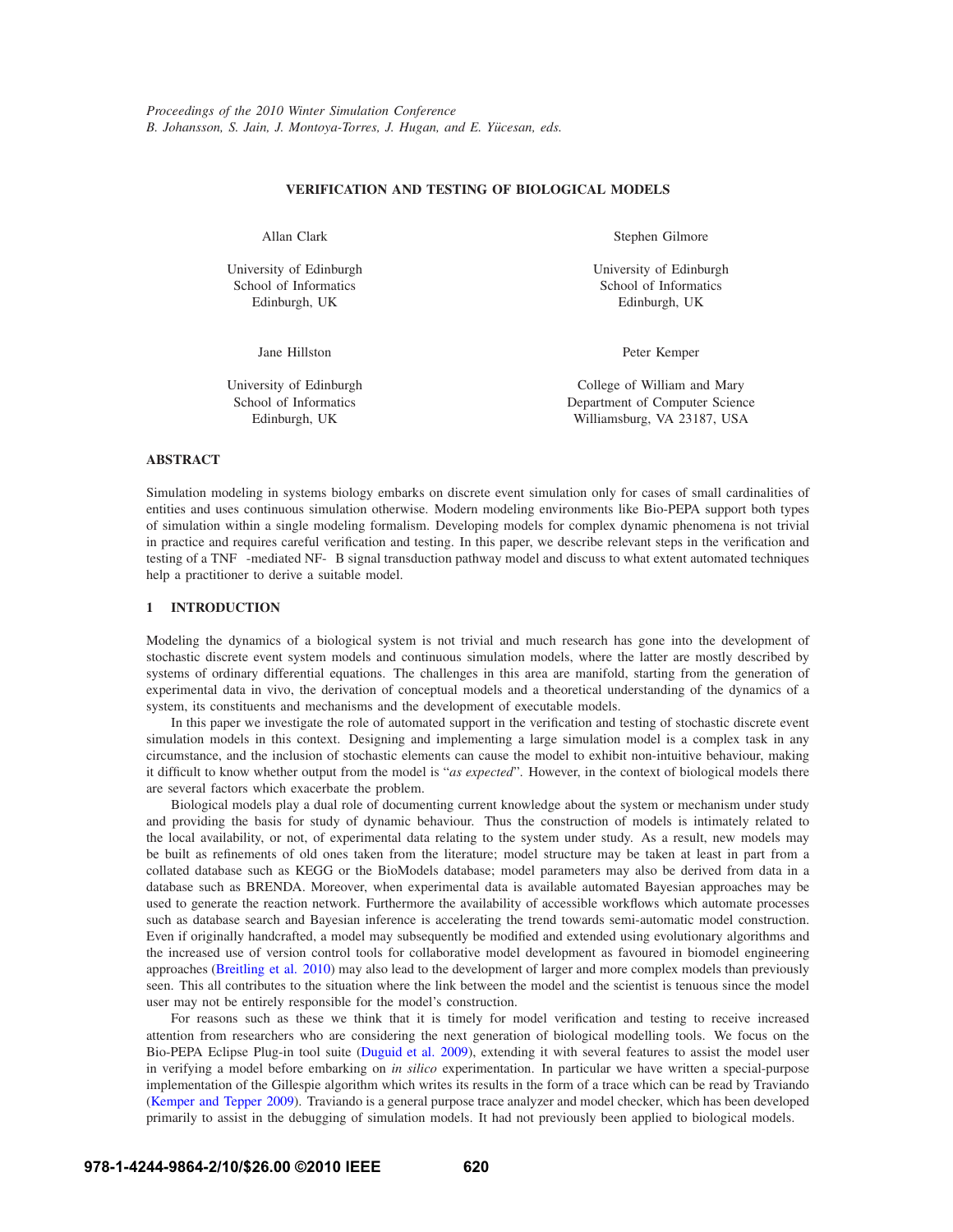To illustrate our approach we consider the first scenario mentioned above, the case of a model taken from the literature. When a model has been previously published it is tempting to start by seeking to reproduce the corresponding results from the literature. A common experience is that this is less straightforward than expected and typing errors, underspecified formalisms, omission of necessary details and the like make this work tedious and time consuming. In many cases the models are large and complex and the form of model supplied may not have been generated with human readability in mind. This means that uncovering the nature of unexpected behaviour, never mind its source, can be extremely difficult. Moreover, this assumes that the given model is already verified and correct. For our chosen model in this study, a model of the TNF $\alpha$ -mediated NF- $\kappa$ B signal transduction pathway published in (Cho et al. 2003), we elaborate on several steps to obtain a consistent model. Following a famous remark that adopting the right point of view gains you 80 additional IQ points (attributed to Alan Kay), we show several views of this model, reformulated in Bio-PEPA, that make it simple to recognize certain modeling errors and to achieve a model that passes a face validity check.

The rest of the paper is structured as follows. In Section 2, we describe the published pathway model. In Section 3, we briefly recall the main features of the Bio-PEPA modeling formalism and its corresponding modeling framework. In Section 4, we explain how the model of Cho et al. (2003) has been reformulated as a Bio-PEPA model. Section 5 illustrates our concept of views that is used to identify several errors in the published model. This section gives some guidance to a modeler on how to perform consistency checks on Bio-PEPA models and describes several implemented fully automated approaches to increase a modelers productivity. In Section 6, we perform a face validity check and compare simulation results for different variants of the model of Cho et al. (2003). Related work is discussed in Section 7 and we conclude in Section 8.

# **2 BIOLOGICAL PROBLEM OF INTEREST**



Figure 1: Circuit diagram of the  $TNF\alpha$ -mediated  $NF-KB$  signal transduction pathway model

Our starting point for this paper is a published study of the TNFα-mediated NF-κB signal transduction pathway (Cho et al. 2003). This pathway plays an important role in immunity and inflammation, and in the control of cell proliferation, cell differentiation, and apoptosis (programmed cell death). The model of the pathway which we use as an illustration here is concise, but not trivial. There are 31 chemical species and 31 reactions in the model. The model is presented in (Cho et al. 2003) as a system of differential equations and also illustrated using a graphical representation (termed a "circuit diagram") in a style reminiscent of a Petri net (reproduced in Figure 1).

We selected the model for a number of reasons. The presentation of the model given in the original paper was clear and complete — a full set of ordinary differential equations was included in the paper. Furthermore the inclusion of the circuit diagram meant that we had an alternative view of the authors' intention for the model in addition to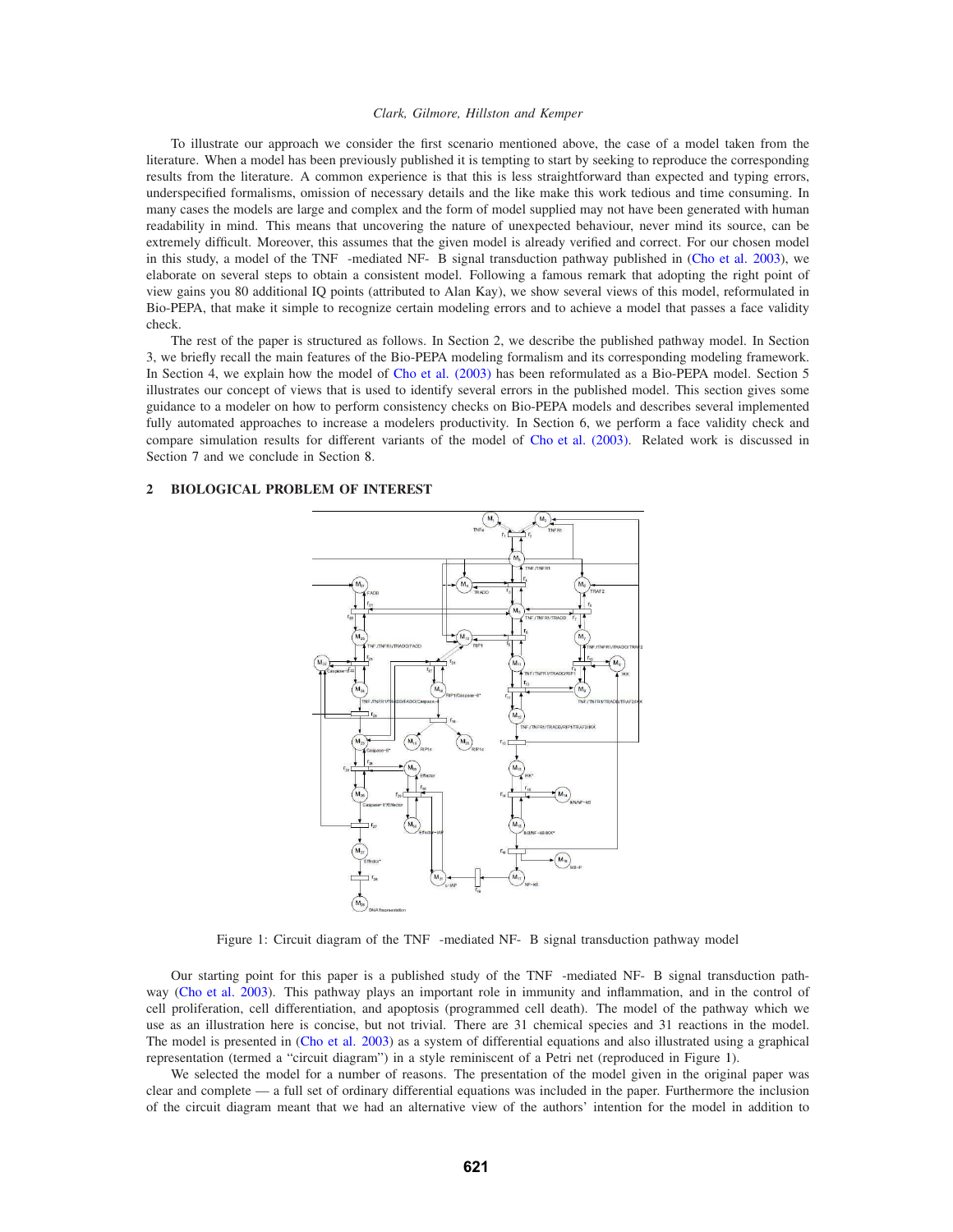the mathematical representation. Finally one of our authors had some familiarity with the underlying biology through having conducted related modelling studies in the past (Hillston and Duguid 2009, Ciocchetta et al. 2010).

## **3 BIO-PEPA: MODELING FORMALISM AND TOOL**

In this section, we recall the Bio-PEPA modelling formalism and its corresponding modelling framework.

Bio-PEPA is a recently defined formal model description language for biochemical pathways based on a stochastic process algebra (Ciocchetta and Hillston 2009). In Bio-PEPA a *reagent-centric* style of modelling is adopted, and a variety of analysis techniques can be applied to a single model expression. In the reagent-centric style each reagent or species within the pathway is modelled as a distinct component which can undertake reactions, which are represented as actions in the process algebra. Currently supported analysis techniques include stochastic simulation at the molecular level, ordinary differential equations, probabilistic model checking and numerical analysis of a continuous time Markov chain.

Process algebras are a well-established modelling approach for representing concurrent systems facilitating both qualitative and quantitative analysis. Within the last decade they have also been proposed as the basis for several modelling techniques applied to biological problems, particularly intracellular signalling pathways, e.g. (Regev 2001, Calder, Gilmore, and Hillston 2006). A process algebra model captures the behaviour of a system as the actions and interactions between a number of entities, usually termed *processes* or *components*. In stochastic process algebras, such as PEPA (Hillston 2006) or the stochastic <sup>π</sup>-calculus (Priami 1995), a random variable representing average duration is associated with each action. In the stochastic <sup>π</sup>-calculus, interactions are strictly binary whereas in PEPA and Bio-PEPA the more general, multiway synchronisation is supported.

The main components of a Bio-PEPA system are the *species components*, describing the behaviour of each species, and the *model component*, describing the interactions between the various species. The species initial amounts are given in the model component. The syntax of the Bio-PEPA components is defined as:

$$
S ::= (\alpha, \kappa) \text{ op } S \mid S + S \mid C \quad \text{with } \text{op} = \downarrow | \uparrow | \oplus | \ominus | \odot \qquad P ::= P \boxtimes P \mid S(x)
$$

where *S* is the *species component* and *P* is the *model component*. In the prefix term  $(\alpha, \kappa)$  op *S*,  $\kappa$  is the *stoichiometry coefficient* of species *S* in reaction  $\alpha$ , and the *prefix combinator* "op" represents the role of *S* in the reaction. Specifically, ↓ indicates a *reactant*, ↑ a *product*, ⊕ an *activator*, ⊖ an *inhibitor* and ⊙ a generic *modifier*. In the following we will use  $\alpha$  op *S* as an abbreviation for  $(\alpha,1)$  op *S*. The operator "+" expresses the choice between possible actions, and the constant *C* is defined by an equation  $C \stackrel{\text{def}}{=} S$ . The process  $P \not\geq Q$  denotes synchronisation between components *P* and Q, the set  $\mathscr L$  determines those activities on which the operands are forced to synchronise, with  $\otimes$  denoting a synchronisation on all common action types. In the model component  $S(x)$ , the parameter  $x \in REAL$  represents the initial amount of the species. Thus Bio-PEPA models are population models, which keep track of the impact of reactions on the number of molecules of the involved species.

In practical terms, process algebras resemble computer programs. They provide a textual description of the model using a domain-specific language, as opposed to a general-purpose programming language such as Java or C++. Process algebras might appear to be less user-friendly than graphical notations but – being similar to programming languages – they are well supported by editors used for programming, e.g., with cut and paste, find and replace, and a textual description has room for comments and descriptive names. They can be used seamlessly with a version control system such as CVS, as typically used to manage software projects. This means that it is very easy to check differences between model versions, which strongly supports biomodel engineering and makes it very convenient for researchers to collaborate on jamboree-style development of community-curated models.

The process algebraic specifications of the behaviours of species provide the central part of the Bio-PEPA model but some auxiliary information is also required. These include

- Information about the spatial organisation of the system in terms of compartments and their sizes. This allows correct translation to be made between the concentration view of species (as presented in ODEs) and the molecular counts used in stochastic simulation.
- Kinetic rate functions. It is assumed that each reaction is governed by a rate function which may depend on the current population of involved species. Typical examples include mass action kinetics and Michaelis Menten kinetics. These functions are specified separately.
- Parameters. Some kinetic rate functions require separate parameters such as Michaelis Menten constants. These are also defined separately.

This additional information completes a Bio-PEPA model to form a Bio-PEPA system suitable for analysis.

The Bio-PEPA Eclipse Plugin (Duguid et al. 2009) is an integrated development environment for Bio-PEPA which builds on the functionality of the Eclipse platform to support all aspects of Bio-PEPA modelling from management of projects and editing of models, through simulation and experimentation, to visualisation of results. Useful features inherited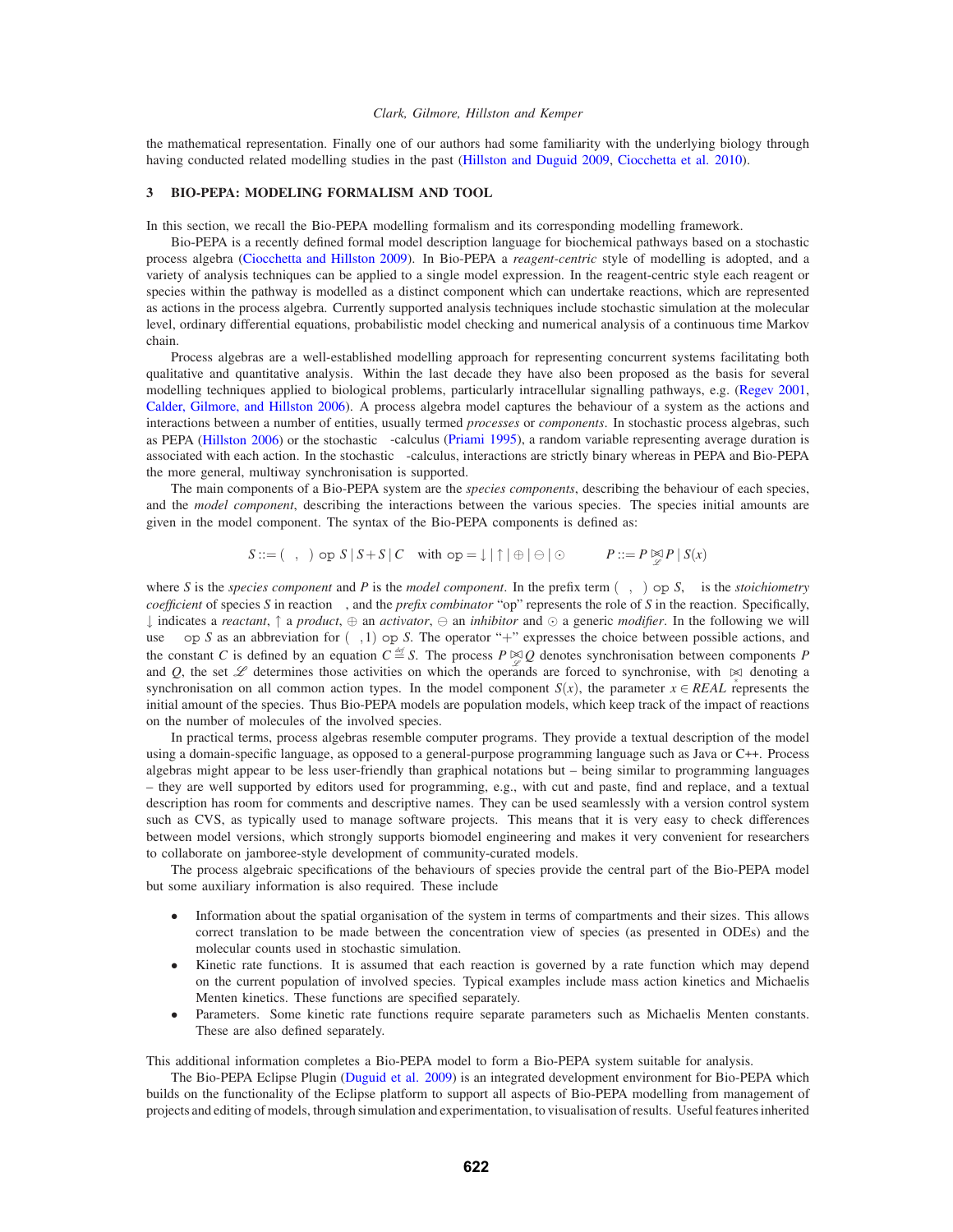from Eclipse include built-in support for version control systems. Using the Eclipse Plug-in, Bio-PEPA models can be exported to SBML (Hucka et al. 2008) or to the PRISM modelling language (Kwiatkowska, Norman, and Parker 2009).

The Bio-PEPA Eclipse Plugin includes a suite of simulators, both continuous and discrete. Of the discrete simulators there are both exact simulators (implementing Gillespie's Direct Method (Gillespie 1977) and the Gibson-Bruck Next Reaction Method (Gibson and Bruck 2000)) and approximate simulators (implementing the <sup>τ</sup>-leap procedure (Gillespie 2001)). The simulation algorithm which we have modified to produce output for Traviando is an exact, discrete stochastic procedure, Gillespie's Direct Method. This has a range of important qualities for the present purpose including: 1) the algorithm simulates the reaction dynamics exactly, with every reaction represented without omission or approximation; 2) the algorithm operates on integer-valued molecular counts with transitions from one state to the next caused by the occurrence of a single reaction without averaging or amalgamation; and 3) the algorithm converges in the limit (as population levels tend to infinity) to the solution of the continuous-deterministic model of the system (Gillespie 2009), securing comparisons with this form of solution for Bio-PEPA models. In summary, the detailed single execution run provides us with a mean to embark on a trace analyzer for debugging purposes like Traviando to analyze the dynamic behavior of a model.

# **4 THE BIO-PEPA MODEL**

For the purposes of this study our intention was to start from a Bio-PEPA model which as closely as possible recreated the model of Cho et al. (2003). Since in that paper the model was presented as a set of ordinary differential equations (ODEs) that was our starting point.

Each ODE is focused on one variable in the model, which in this case will be the concentration of a single species in the pathway, and the reactions which will increase or decrease the concentration. This is actually quite close to the Bio-PEPA view of the system. As explained above, in Bio-PEPA we model in a *reagent-centric* style, meaning that there is a species component for each biochemical species in the pathway and the species definition specifies which reactions increase or decrease that species. Thus the state of the system is similarly focused on the populations of the individual species in both the ODE model and the Bio-PEPA model. Therefore it was reasonably straightforward to generate a Bio-PEPA model from the published ODEs. However there is a subtle difference.

In the ODE model each reaction is represented anonymously by the mathematical expression detailing its impact on the variable. In contrast in the Bio-PEPA model each reaction is named and the quantitative impact of the reaction is specified separately in its declaration of the kinetic rate function. This separation of concerns allows the logical impact of the reaction to be viewed independently of the quantitative impact based on variable values. Moreover in the Bio-PEPA model a single reaction can have only one expression of its dynamics. Consequently in our development of the Bio-PEPA model from the ODE model we distinguished apparent reactions which impacted on the same variables, but with differing rates. In order to derive a species component from an ODE the first step was to associate a Bio-PEPA species component name with each variable in the ODEs  $(M_1, M_2, \ldots, M_{31}$  in the model of Cho *et al.*). If a term in the following ODE was positive the corresponding component is taken to be a product of the reaction resulting in a ↑ prefix in the Bio-PEPA definition. Conversely each negative term is taken to be a reaction where the species is a reactant resulting in a ↓ term in the Bio-PEPA definition. A selection of the ODEs from the original model and the corresponding Bio-PEPA kinetic rate functions and species definitions are shown in Figure 2. Note that the ODEs for *M*<sup>30</sup> and *M*<sup>31</sup> contain different terms for reaction *r*29. This forced us to specify two separate reactions *r*<sup>29</sup> and *r*29*alt* in the matching Bio-PEPA definition in Figure 2. This issue will come up later again.

# **5 MODEL CONSISTENCY**

A biochemical model can generally be viewed in one of two ways which we label the *reagent-centric* view and the *reaction-centric* view. The reagent-centric view defines the model in terms of the reagents; each reagent is defined with its relationship to each of the reactions. The reaction-centric view defines the model as a list of reactions specifying the effect each reaction has on the reagents of the system. Any one biochemical system can be defined in terms of either view, in our software the modeller must define the model in the reagent-centric view and the chemical equation view is generated automatically. We begin this section with a more detailed description of each view and then show how the combination assists the modeller in detecting modelling errors.

# **5.1 Reagent-centric point of view**

This view is used in Bio-PEPA to specify a model in the format described in Section 3. There are four main sections of a Bio-PEPA model; the first defines all numerical constants used within the model. The second defines the rates of all the reactions in the model. These rates are usually dependent on the concentrations of the reactants of the reaction associated with the given rate. There is a set of predefined common functions such as mass action or Michaelis-Menten kinetics to assist in the definition of the reaction rates. The third section of the model defines all reagents (species) as a set of equations. Each equation defines one reagent and declares the relationship between the reagent and each reaction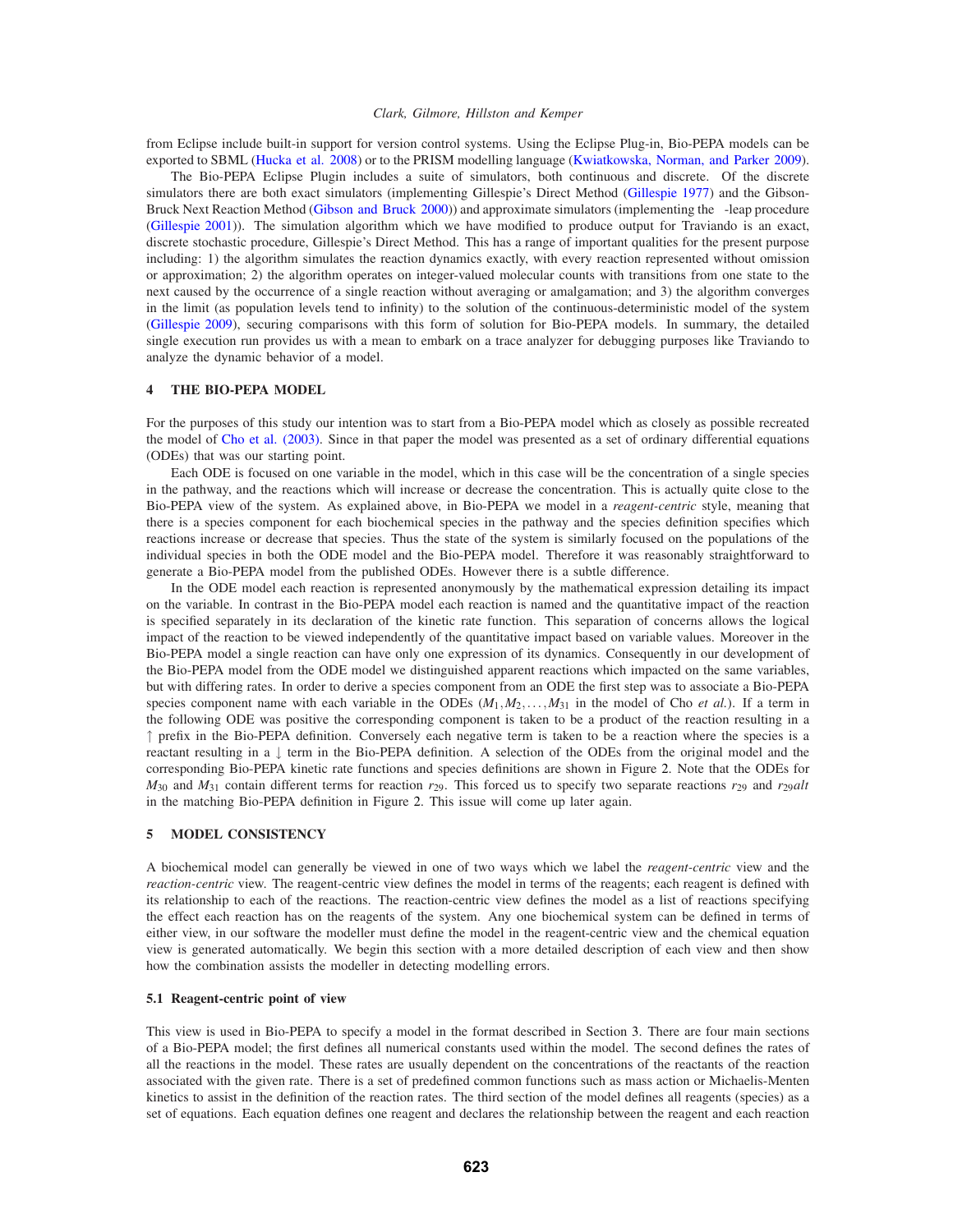|                                                                                                                          |  | $\frac{dM_1}{dt} = -k_1 \cdot M_1 \cdot M_2 + k_2 \cdot M_3$                                                                                                                    |  |  | $M1 \stackrel{\text{def}}{=} r_1 \downarrow M1 + r_2 \uparrow M1$                                           |
|--------------------------------------------------------------------------------------------------------------------------|--|---------------------------------------------------------------------------------------------------------------------------------------------------------------------------------|--|--|-------------------------------------------------------------------------------------------------------------|
|                                                                                                                          |  | $\frac{dM_2}{dt} = -k_1 \cdot M_1 \cdot M_2 + k_2 \cdot M_{24} + k_{13} \cdot M_{12}$                                                                                           |  |  | $M2 \stackrel{\text{def}}{=} r_1 \downarrow M2 + r_2 \uparrow M2 + r_{24} \uparrow M2 + r_{13} \uparrow M2$ |
|                                                                                                                          |  |                                                                                                                                                                                 |  |  |                                                                                                             |
| $\frac{dM_{30}}{dt}$                                                                                                     |  | = $k_{29} \cdot M_{29} \cdot M_{31} - k_{30} \cdot M_{30}$                                                                                                                      |  |  | $\vdots$ :<br>$M30 \stackrel{def}{=} r_{29} \uparrow M30 + r_{30} \downarrow M30$                           |
| $\frac{dM_{31}}{dt}$                                                                                                     |  | $= -k_{29} \cdot M_{29} \cdot M_{30} + k_{30} \cdot M_{30} + k_{19} \cdot M_{17}$ $M31 \stackrel{def}{=} r_{29} alt \downarrow M31 + r_{30} \uparrow M31 + r_{19} \uparrow M31$ |  |  |                                                                                                             |
| $r_1 = [k_1 \cdot M1 \cdot M2]$ $r_2 = [k_2 \cdot M3]$<br>$r_{13} = [k_{13} \cdot M12]$<br>$r_{19} = [k_{19} \cdot M17]$ |  |                                                                                                                                                                                 |  |  |                                                                                                             |

 $r_{24} = [k_{24} \cdot M24]$   $r_{29} = [k_{29} \cdot M29 \cdot M31]$   $r_{29} = k_{29} \cdot M29 \cdot M30$   $r_{30} = [k_{30} \cdot M30]$ 

Figure 2: Fragment of the published ODE model of the TNFα-mediated NF-κB signal transduction pathway (upper left), the corresponding fragment of the Bio-PEPA model (upper right) and its functional rate definitions (bottom).

in which it is involved. This is done using the operators defined in the preceding section to specify that the reagent is a product, reactant, activator, inhibitor or general modifier of the given reaction. The equation for a given reagent need make no mention of any reactions in which it is not involved. The fourth and final section of the Bio-PEPA model provides a system equation which composes all the reagents into a single system and specifies the reagents' initial quantities.

This view incorporates style recommendations known from software engineering, e.g. numerical constants are defined only once and a corresponding name is used throughout a model. It makes it straightforward to check which reactions are affecting a particular reagent. Special cases of reagents that act as sources or sinks are easily identified. This view is supported with the Bio-PEPA model editor, a text editor that also incorporates a rule set to provide immediate visual feedback for syntax violations and errors such as the use of undefined constants, reactions or reagents. Further details on this view can be found in (Duguid et al. 2009).

When we encoded the TNF $\alpha$ -mediated NF- $\kappa$ B signal transduction pathway model, the static analysis checks incorporated in the Bio-PEPA Eclipse Plug-in detects that the model has at least two areas of concern. We see from the species definitions in Figure 2 that reaction  $r29alt$  consumes species  $M<sub>31</sub>$ , but from the kinetic laws we see that the rate of  $r29alt$  does not depend on the concentration of  $M_{31}$ , but on the concentration of  $M_{29}$  and  $M_{30}$  instead. This is highlighted by the software as a warning, meaning that the software considers the model to be suspicious but the modeller may override this concern and the model may still be compiled and analysed. We decided to fix this error by replacing *r29alt* with *r29* in the defining equation of *M31* such that *r29alt* becomes obsolete and can be removed. The software also recognizes a similar error in the equation of  $M_5$  where reaction  $r20$  is given a rate of  $k_{20}M_5M_{20}$  instead of  $k_{20}M_5M_{21}$  and we fixed this error accordingly.

### **5.2 Reaction-centric view**

This view focuses on a representation of the specification of reactions in a model in the familiar format of chemical reactions. Since biologists are trained to read reaction definitions, they can easily spot errors in reagents involved in a reaction. Common errors that can be easily detected in this view are missing reagents, misspelled or incorrect reagents or stoichiometry values. Special cases like reactions that only produce or only consume reagents are easily recognized.

This view is not edited by the user at all, it is generated automatically from the above defined reagent-centric view. This means that the two views are always of the same model. In addition to listing all the reactions in the specified model, the software also highlights any sources or sinks in the model. Both reagents and reactions may be sources or sinks. For a reagent to be a source it must be a reactant in at least one reaction and must not be a product of any reaction. Conversely for a reagent to be a sink it must be the product of some reaction without being a reactant of any reaction. Both source and sink reagents are straightforward to detect from the reagent-centric view but non-trivial from the chemical equation view. The following reagent definition is that of a source reagent because it is consumed but never produced:  $S \stackrel{\text{def}}{=} r_1 \downarrow S + r_2 \downarrow S$ .

For a reaction to be a source reaction, it must have at least one product and no reactants. Analogously for a reaction to be a sink reaction it must have at least one reactant and no products. In contrast to source and sink reagents, source and sink reactions are straightforward to detect from the chemical equation view but non-trivial to see from the reagent-centric view. Both kinds are automatically computed and displayed to the modeller. Note that reagent source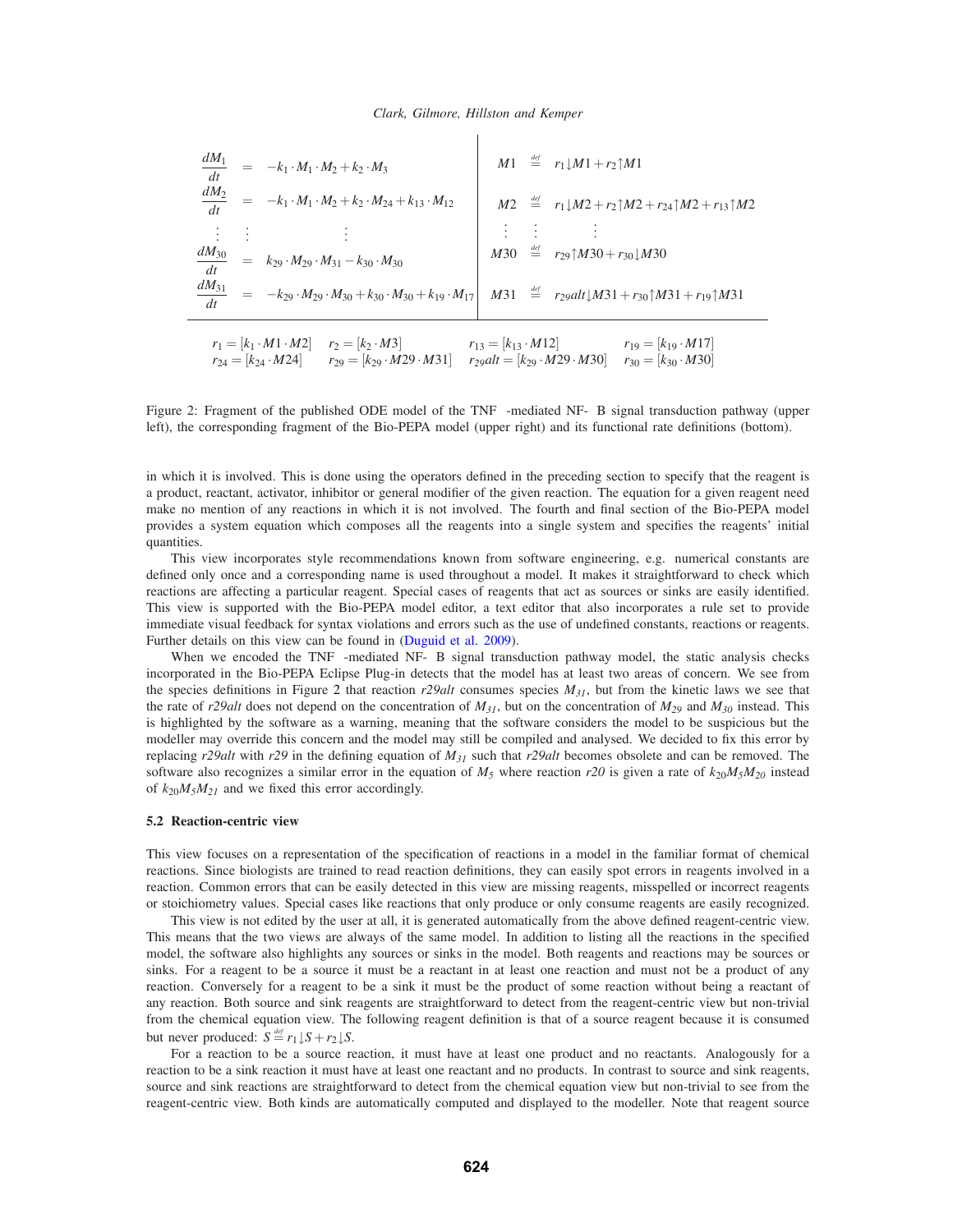| $r_1$ : | $\rightarrow$ A         |
|---------|-------------------------|
| $r_2$ : | $A + B$ $\rightarrow$ Z |
| $r_3$ : | $Z$ $\rightarrow$ C + B |

\n\n

| $A$     | $\stackrel{def}{=}$ | $r_1 \uparrow A + r_2 \downarrow A$ | $B$     | $\stackrel{def}{=}$ | $r_2 \downarrow B + r_3 \uparrow B$ |
|---------|---------------------|-------------------------------------|---------|---------------------|-------------------------------------|
| $r_3$ : | $Z$                 | $\rightarrow$                       | $C + B$ |                     |                                     |

\n\n

| $A$ | $\stackrel{def}{=}$ | $r_1 \uparrow A + r_2 \downarrow A$ | $B$ | $\stackrel{def}{=}$ | $r_2 \downarrow B + r_3 \uparrow B$ |
|-----|---------------------|-------------------------------------|-----|---------------------|-------------------------------------|
|-----|---------------------|-------------------------------------|-----|---------------------|-------------------------------------|

\n

Figure 3: A model which is not fully covered by an invariant as the total mass in the system is not conserved but which still has a local invariant:  $B + Z$ . The reaction  $r_1$  is a source reaction and the reagent *C* is a sink reagent.

and sinks do not produce or consume mass whereas as reaction source and sinks do. The following is an example sink reaction because it consumes mass without producing any:  $r_1 \stackrel{\text{def}}{=} P + S \longrightarrow$ .

### **5.3 Conservation of matter view**

For most models in systems biology some conservation rules apply. For instance, the total number of molecules of certain kinds remain constant throughout a simulation albeit these molecules may become part of a variety of more complex chemical compounds. This property can be formalized as a state invariant, a weighted sum of reagents whose total value depends on the initial quantities of reagents but otherwise remains constant throughout a simulation. Since a chemical master equation can be represented by a Petri net, we can readily apply invariant analysis techniques known from the theory of Petri nets. We can therefore compute a minimal generating set of invariants with a version of the Fourier-Motzkin method described in (Martinez and Silva 1982) for a simple class of Petri nets.

We implemented the method and provide a view on the computed invariants as well as a list of those reagents that are not covered by any invariant at all. The theoretical worst case complexity of the method is exponential although it is rarely seen in practice. Nevertheless we implemented the method with an upper bound on the internal matrix data structure to prevent this case from bringing down the overall framework and we also included a greedy heuristic that aims at minimizing internal data structures in an attempt to prevent the worst case from happening. We postprocess the computed invariants to reduce the generated set to a linearly independent set with a preference for invariants with minimal support. The rationale is that invariants that cover only a few reagents give more insight to a modeller and are easier to verify than large invariants that include a large number of reagents.

Note that a model does not need to fully conserve the mass for it to have reagent invariants. There may still be source and/or sink reactions which produce or consume mass such that the overall mass in the entire system is not invariant. A simple case of this is an enzyme enabled reaction such as that shown in Figure 3.

However, although it is possible to have localised invariants in the presence of a system which does not conserve mass, if all of the reagents in a model are covered by at least one invariant then the whole system must conserve mass. For this reason our software notifies the user of any reagents which are not covered by any invariant, the presence of which means that the whole model does not conserve mass. This notification allows the user to to decide whether this is behaviour which they expect from their model.

Our Bio-PEPA model yields the following invariants. The total amount of FADD is invariant, i.e.  $M_{21} + M_{23} + M_{24}$ is constant. The total amount of Capase-8 is invariant, i.e.,  $M_{18} + M_{22} + M_{24} + M_{25} + M_{26}$  is constant. The Effector may be temporarily bound with IAP or permanently consumed as DNA fragmentation, i.e.,  $M_{26} + M_{27} + M_{28} + M_{29} + M_{30}$ is constant. The total amount of IKK is invariant, i.e.,  $M_8 + M_9 + M_{12} + M_{13} + M_{15}$  is constant. IkB/NF-kB  $(M_{14})$ contributes to the production of NF-kB, i.e.,  $M_{14} + M_{15} + M_{16}$  is constant. In addition,  $M_{14} + M_{15} + M_{17} + M_{30} + M_{31}$ is constant, which shows that IkN/NF-kB  $(M_{14})$  contributes to the production of c-IAP  $(M_{31})$  which is used in the regulation module to bind the Effector  $(M_{29})$  and thus disable  $r_{25}$  to avoid DNA fragmentation.

There are six other invariants that contribute to cover all species which are not presented here in the interests of space. However, although all the reagents in the model are covered by some invariant, certain expected invariants such as the amount of TRAF2  $(M<sub>6</sub>)$  being preserved, are not derived.

In order to determine if an error in the model has caused the unexpected absence of the preservation of TRAF2 (*M*6) we calculated the overall net effect of certain sequences of reactions in the pathway model. These allow us to deduce that, TNF $\alpha$  ( $M_1$ ) can result in a DNA fragmentation ( $M_{28}$ ) via the sequence of reactions  $r1, r3, r20, r22, r24, r25, r27, r28$ . However, this sequence also consumes Effector  $(M_{29})$ . Since Effector  $(M_{29})$  cannot be produced by the model this implies that a sufficient initial amount of Effector is necessary to enable this sequence of reactions. We also observe that TRAF2 ( $M_6$ ) and RIP1 ( $M_{10}$ ) are increased as a side effect of  $r_{24}$ , which enables  $r_5$  and  $r_7$ . Note that those two reactions compete with  $r_{20}$  for TNF./TNFR1/TRADD ( $M_5$ ), such that this reaction sequence has a tendency to reduce its likelihood of occurring multiple times.

We also observe that the generation of RIP1n  $(M_{19})$  and RIP1c  $(M_{20})$  in the regulatory module is achieved via the sequence  $r_1$ ,  $r_3$ ,  $r_{20}$ ,  $r_{22}$ ,  $r_{24}$ ,  $r_{17}$ ,  $r_{18}$ . That sequence has the effect of producing one RIP1n and one RIP1c from one TNF $\alpha$  (*M*<sub>1</sub>). However, it also generates one TRAF2 (*M*<sub>6</sub>) as a side effect due to  $r_{24}$ .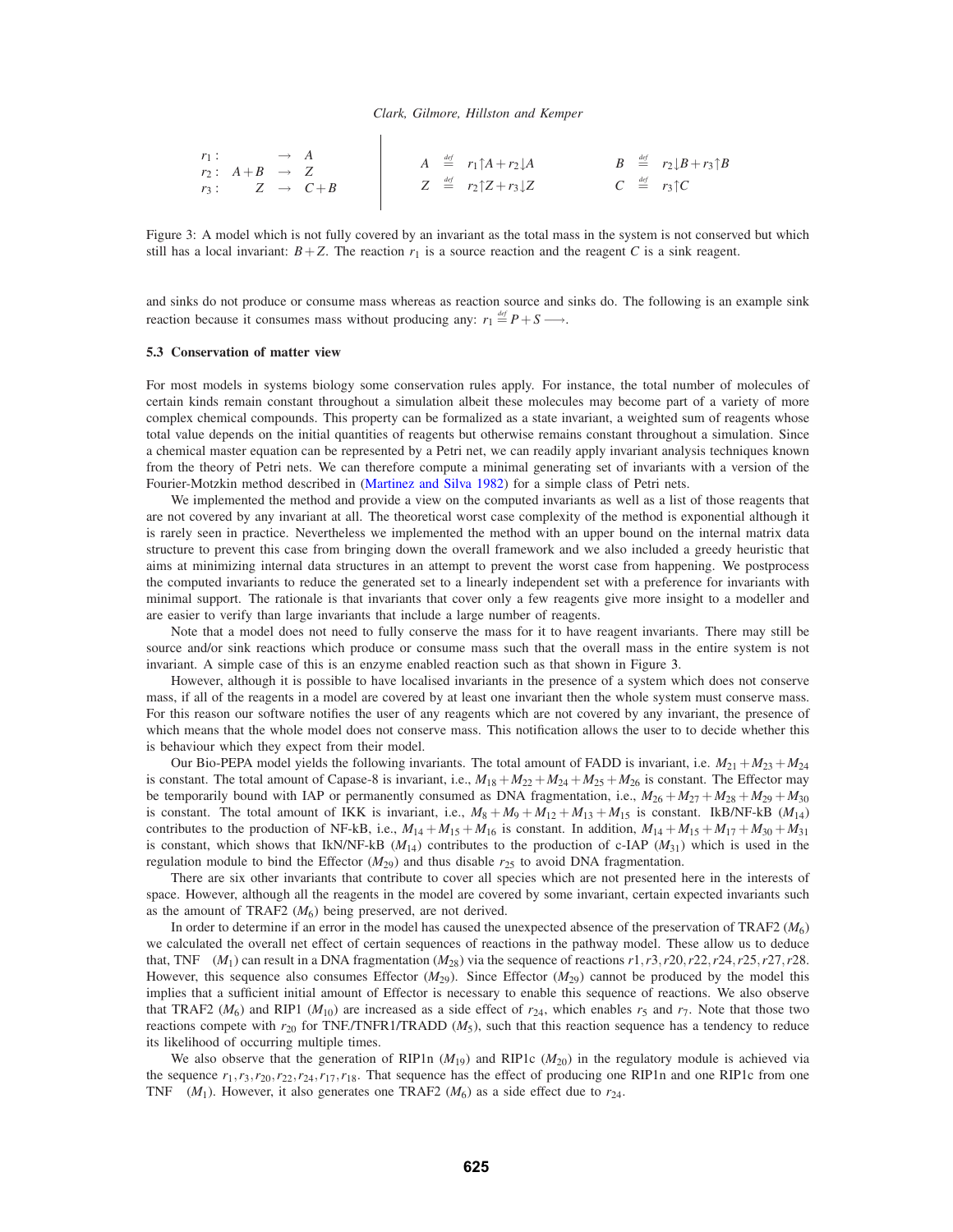Finally, the generation of IkB-P  $(M_{16})$  is performed via the sequence  $r_1$ ,  $r_3$ ,  $r_5$ ,  $r_{11}$ ,  $r_{13}$ ,  $r_{14}$ ,  $r_{16}$ ,  $r_7$ ,  $r_9$ . This sequence consumes two times TNF $\alpha$  to generate IkB-P once due to  $r_5$  and  $r_7$ . It also consumes IkB/NF-kB ( $M_{14}$ ) compounds, which are not produced within the model and draw from a sufficient initial amount to enable reaction  $r_{14}$ . Furthermore, this sequence produces NF-kB  $(M_{17})$  which will ultimately increase c-IAP  $(M_{31})$  with  $r_{19}$  which is then captured in a reversible reaction of  $r_{29}$ ,  $r_{30}$  but acts like a sink. The consumption of two TNFR1 ( $M_2$ ) and two TRADD ( $M_4$ ) due to  $r_{11}$  is only partially given back by  $r_{13}$ , when the compound breaks up and produces IKK<sup>∗</sup> (*M*<sub>13</sub>).

In light of these observations, one possible change to the model is to remove the creation of TRAF2  $(M_6)$  and RIP1 (*M*10) by *r*<sup>24</sup> because this violates conservation of matter. It would also be necessary to increase the stoichiometry constants for  $r_{13}$  with respect to the production of TNFR1 ( $M_2$ ) and TRADD ( $M_4$ ) from one to two in order to preserve conservation of matter because two of each are previously consumed to generate TNF./TNFR1/TRADD/RIP1/TRAF2/IKK (*M*12) that is input to *r*13. (Other, more complex changes to the model might be better than these, but a domain expert should evaluate other possibilities once the modelling tools have highlighted the possibility of error in the model.)

If the above changes are applied then the model would respect invariants that are more intuitive. The total amount of TRAF2 is invariant, i.e.,  $M_6 + M_7 + M_9 + M_{12}$  is constant. The total amount of RIP1 is invariant and since  $r_{18}$  produces two species at once, we see two corresponding invariants, i.e.,  $M_{10} + M_{11} + M_{12} + M_{18} + M_{19}$  and  $M_{10} + M_{11} + M_{12} + M_{18} + M_{20}$ is constant. The total amount of TRADD is invariant, i.e.,  $M_4 + M_5 + M_7 + M_9 + M_{11} + 2 \cdot M_{12} + M_{23} + M_{24}$  is constant. The weight of 2 on  $M_{12}$  for this invariant, indicates that  $r_{11}$  creates one  $M_{12}$  for inputs from  $M_9$  and  $M_{11}$ . The total amount of TNFR1 is invariant, i.e.,  $M_2 + M_3 + M_5 + M_7 + M_9 + M_{11} + 2 \cdot M_{12} + M_{23} + M_{24}$  is constant. The final invariant covers TNF $\alpha$  ( $M_1$ ) and most of the pathway model because it tracks what may result from the transformation of TNF $\alpha$ . It says that *M*<sup>1</sup> +*M*<sup>3</sup> +*M*<sup>5</sup> +*M*<sup>7</sup> +*M*<sup>9</sup> +*M*<sup>11</sup> +2·*M*<sup>12</sup> +2·*M*<sup>13</sup> +2·*M*<sup>15</sup> +2·*M*<sup>16</sup> +*M*<sup>18</sup> +*M*<sup>19</sup> +*M*<sup>23</sup> +*M*<sup>24</sup> +*M*<sup>25</sup> +*M*<sup>26</sup> +*M*<sup>27</sup> +*M*<sup>28</sup> is constant, which describes that TNF $\alpha$  ( $M_1$ ) may result in IkB-P ( $M_{16}$ ), RIP1n  $M_{19}$ , or DNA fragmentation  $M_{28}$ .

# **5.4 Cyclic behavior and reversible reactions**

In a biological model, certain reactions may be reversible as well. In addition there may be longer sequences of reactions which are cyclic in the sense that performing exactly those reactions returns the model to the state it was in before the cycle. All these scenarios formally relate to an invariant in the sense that performing a set of reactions in particular quantities will yield the starting configuration again. As with the conservation of matter, this notion of invariant can be transferred from Petri net theory (Grafahrend-Belau et al. 2008). In Petri net theory a sequence of reactions with no effect on the state of the model is known as a t-invariant. A generating set can be computed with the Fourier-Motzkin method. The result is a weighted sum of reactions that if performed accordingly would result in the same starting state, i.e., it would describe a cycle in a simulation run of a stochastic discrete event simulation of the given model.

As with the reagent invariants, reaction invariants were implemented for Bio-PEPA. With the reagent invariants we present to the user the list of reagents not involved in any invariant as this means that the whole system does not conserve mass. We do the same for reaction invariants, reporting a list of reactions which are not involved in any reaction invariant.

The reaction invariant analysis reveals pairs of reversible reactions, which is obvious and straightforward to confirm yet helpful to increase our confidence in the encoding. The invariant analysis also shows that reactions  $r_{13}$ ,  $r_{16}$ ,  $r_{18}$ ,  $r_{19}$ , *r*24, *r*27, and *r*<sup>28</sup> are not contained within cyclic behavior. The effect of these reactions therefore cannot be reversed. The pathway is intended to generate certain output such as the DNA fragmentation  $(M_{28})$  for some TNF $\alpha$  ( $M_1$ ) as input. So a modeller can create a test harness of artificial reactions which directly feed back any output into its corresponding input. In other words the test reactions are the reverse of the intended overall effect of the pathway. If the original pathway has been modelled correctly then the addition of the test reactions will result in the model being covered by invariants. The total effect of the pathway and its test reactions should be to return the system to the state which it was in before traversing the pathway and the test reactions. Formulating this test harness requires a modeller to clarify their expectations on the overall effects of a sequence of reactions, an activity which may also reveal modelling or specification errors.

To our example model we added three test reactions, namely  $r_{32}$  :  $M_{28} \rightarrow M_1 + M_{29}$ ,  $r_{33}$  :  $M_{19} + M_{20} \rightarrow M_1 + M_{10}$ , and  $r_{34}$ :  $M_{16} + M_{31} \rightarrow 2 \cdot M_1 + M_{14}$ , which describe the inverse effects of the intended overall effects of the pathway. With the addition of the reactions we re-ran the invariant analysis and obtained the expected result, i.e. the modified model is covered with invariants which describe the intended effect of the pathway and the test reactions as zero. Note that the test reactions *r*32, *r*33, and *r*<sup>34</sup> are disabled for subsequent analysis. The Bio-PEPA software includes functionality which allows a modeller to knock-out (disable) specific reactions in simulation experiments.

### **5.5 A summary of steps towards a consistent model**

The different views supported by Bio-PEPA can be used to proceed through the following list of steps to derive a model that is consistent at least from a qualitative point of view.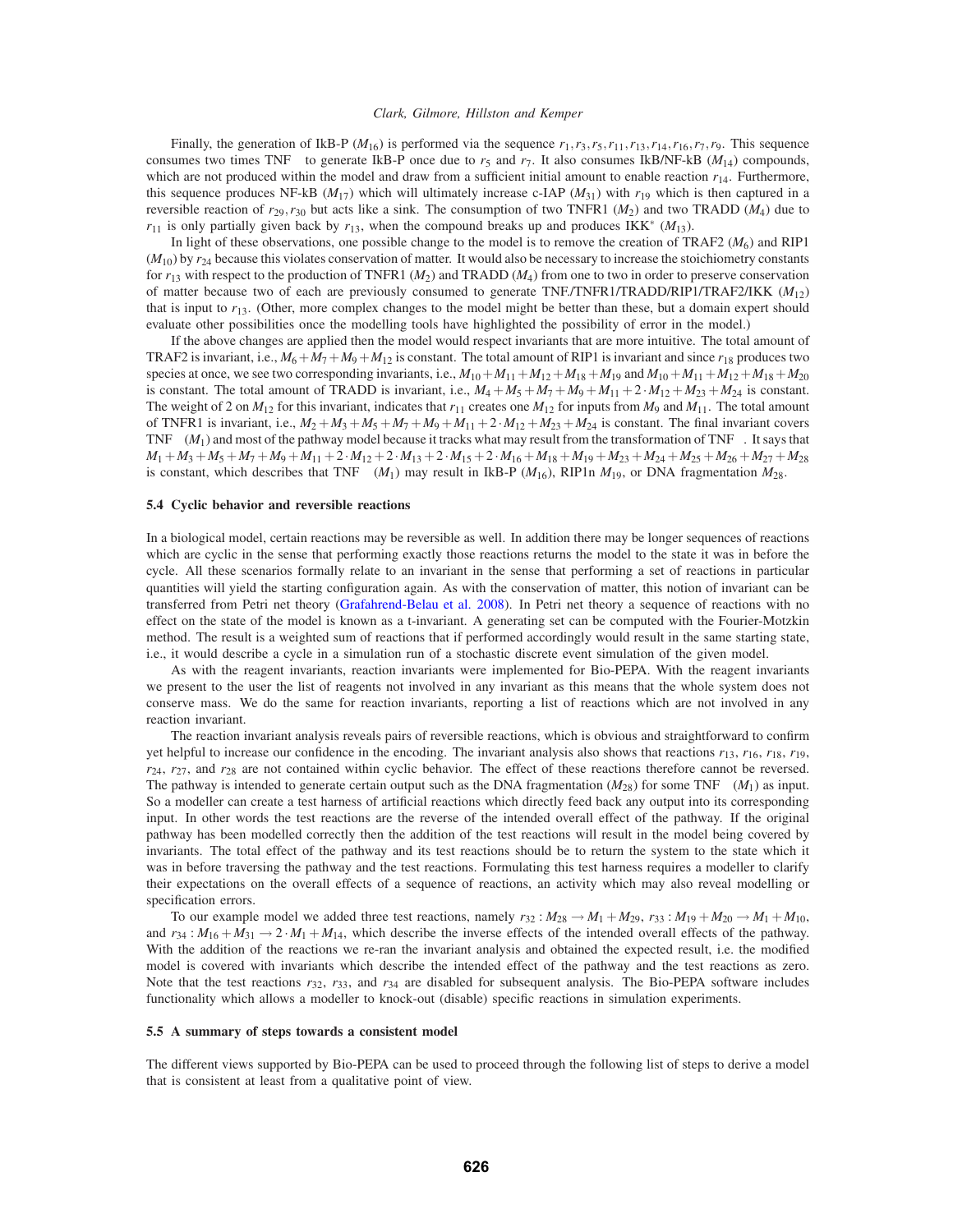1) Encode a model in the reagent-centric view and resolve reported issues until a model reaches a state where all constants, rates, species, reactions and the overall system are specified and dependencies of reaction rates are checked. 2) Confirm chemical reactions in the reaction-centric view with respect to participating reactants and products as well as stoichiometry constants. Focus also on source/sink reactions and reactants. Return to the reagent-centric view and perform changes as necessary.

3) Compile a list of invariants that reflect conservation of mass of chemical compounds and check this list with reagent invariants calculated in the conservation of matter view. It is possible that invariants do not exactly match with expectations, but species that are expected to be part of some invariant should indeed be covered by the calculated ones. Also calculate the net total effect of key reaction sequences, most likely the ones that start at a source reaction/reagent and end at a sink reaction/reagent, to see if these sequences produce unexpected side effects on certain species. If this is the case, return to the reagent-centric view and perform changes as necessary.

4) Compile a list of reversible reactions and check those with the computed reaction invariants. For pathway models, calculate the overall effect of sequence of reactions that starts with some input reagent/reaction and goes to an expected corresponding output reagent/reaction. Add artificial reactions and reagents such that these perform the inverse of this effect and the overall model performs in a closed-loop. The resulting model should have corresponding reaction invariants. These artificial reactions confirm the correct understanding of the overall effect of a sequence of reactions.

The Bio-PEPA suite supports these steps, calculation of invariants included. For steps 3 and 4, Traviando provides information for invariants and for the effects of reaction sequences between source and sink reaction/reagents. To obtain these results, we produce a simulation trace where all reactions perform at least once with the Bio-PEPA suite and feed this trace into Traviando's report generator. After performing these steps, a model is sufficiently well-understood to investigate its dynamic properties and to consider quantitative aspects of its behavior.

# **6 FACE VALIDITY OF A DES SIMULATION**

For a face validity check, we compare simulation results with known results either from the literature or with those expected by an expert in the field. Since Cho et al. (2003) focus on a sensitivity analysis, their published results are not sufficiently detailed to compare results for particular model configurations. We therefore limit our considerations to presentations of the simulated behavior for a version V1 of the model where errors in rate definitions have been fixed as discussed in Section 5.1 and a final version V2 that is consistent with a conservation of matter and incorporates all changes discussed in Section 5.

Figure 4 shows simulation results averaged over 1000 runs of Gillespie's algorithm up to time  $t = 30$  with an initial configuration and rates as reported by Cho et al. (2003). We measure concentrations of species that serve as input, TNF $\alpha$  (*M*<sub>1</sub>), and output, NF- $\kappa$ B (*M*<sub>17</sub>), RIP1n (*M*<sub>19</sub>), and DNA fragmentation (*M*<sub>28</sub>). Both versions show equivalent results as can be seen in the graphs to the upper left and right of Figure 4 but for DNA fragmentation, which converges to a higher value in V2. There are of course concentrations of various species significantly affected by the changes we made. The lower left and right graphs in Figure 4 show simulation results for TNFR1  $(M_2)$ , TRADD  $(M_4)$ , TRAF2  $(M_6)$ , and RIP1  $(M_{10})$ . As expected from our changes, the amount of TNFR1 and TRADD increases due to the conservation of matter that is observed now. Concentrations of TRAF2 and RIP1 converge to lower values since they are not produced by *r*<sup>24</sup> in V2 as it is the case in V1. This explains the higher values for DNA fragmentation in V2, because lower values of RIP1 reduce the inhibiting effect that *r*<sup>17</sup> has on DNA fragmentation as it binds Capase-8<sup>∗</sup> (*M*25).

At this point, a serious model validation needs to take wet lab measurement data into account and requires a more substantial discussion on signal transduction pathways which is beyond the scope of this paper.

### **7 RELATED WORK**

Post-hoc model-checkers complementary to this work are BioCham (Fages and Rizk 2007), BioNessie (Liu and Gilbert 2010) and  $MC<sup>2</sup>$  (Heiner, Gilbert, and Donaldson 2008), in that they can be applied to a continuous interpretation of the model (and in some cases to discrete-state simulations also). In contrast we are working exclusively with a discrete interpretation here. Because Bio-PEPA has both a continuous and a discrete-state interpretation it is possible that post-hoc model checkers such as these could be productively used alongside Traviando to check Bio-PEPA models.

A point of difference between the work reported here and the related work is that in approaches based on model-checking the user is required to invent a proposition to check against the model for every use of the modelchecker. This proposition must then be correctly expressed in the available logic of the model-checker, such as PLTLc (Heiner, Gilbert, and Donaldson 2008). Although Traviando supports Linear Time Logic model-checking it is also possible to perform trace analysis and compute results such as invariants without encoding any property as a logical formula. This accessibility lowers the barrier to use by modellers who are familiar with computational tools but are not confident with sophisticated logics.

Through the link to Traviando it is now possible to visualise simulation traces which have been generated by the implementation of the Direct Method in the Bio-PEPA Eclipse Plugin. This approach to visualisation contrasts with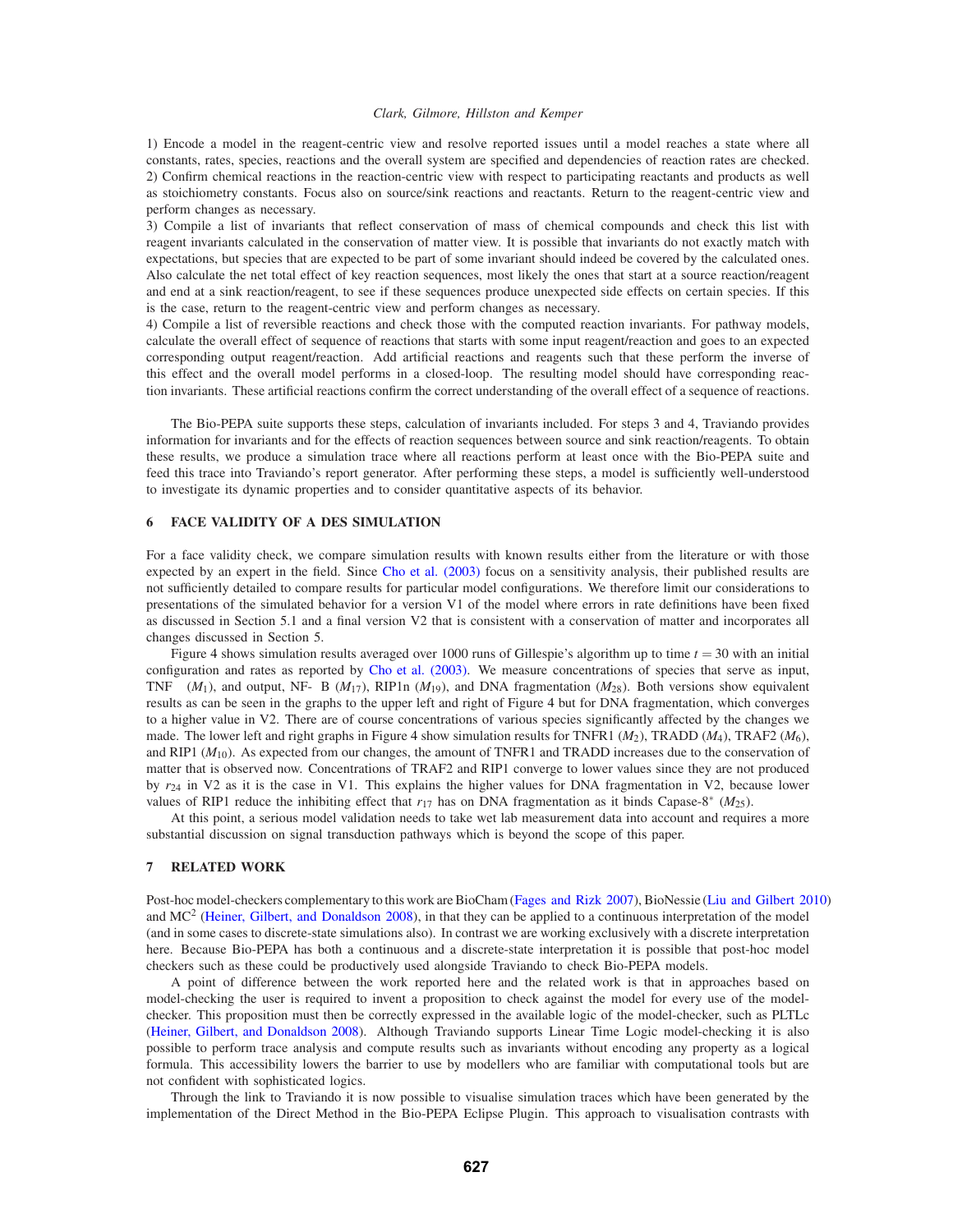*Clark, Gilmore, Hillston and Kemper*



Figure 4: Simulation results for a Gillespie simulation of different model versions

animation-based approaches such as (Phillips 2010), where the progress of a chemical simulation is represented using 3D pictures, showing increase in the quantity of each chemical species using an increase in the volume assigned to a sphere associated with the species. One concern with animation-based approaches is whether they will scale with an increased number of chemical species. The example shown in (Phillips 2010) has three species. In contrast we have used Traviando successfully with the example from (Ciocchetta et al. 2008) which contains 108 species.

### **8 CONCLUSION**

Making use of an existing body of knowledge in biological modeling is less trivial than one may expect. We illustrate several steps in the process of recovering a biological simulation model from the literature. These are steps necessary to familiarize oneself with a given model and to increase confidence in the internal consistency of a model. We chose an existing non-trivial pathway model and the Bio-PEPA Eclipse Plug-in tool suite to work with. The Bio-PEPA suite provides a variety of recently added automated techniques that support a modeler in the verification and testing of a biological model. These techniques provide different views to a model as well as the computation of reaction and reagent invariants which are helpful to identify certain types of errors ahead of any simulation. We found two types of inconsistency in the model from (Cho et al. 2003). One kind of inconsistency was between the ODEs and diagram showing their intention for the model. These may be regarded as programming/implementation errors. The others were inconsistencies apparent in both the ODEs and the diagram. These may be regarded as design errors. Our analysis techniques were able to uncover both kinds of error.

The Bio-PEPA suite can be downloaded from <www.biopepa.org/>. Traviando is available on request.

# **ACKNOWLEDGMENTS**

Allan Clark, Stephen Gilmore and Jane Hillston are supported by the Engineering and Physical Sciences Research Council (EPSRC) grant EP/E031439/1 "Stochastic Process Algebra for Biochemical Signalling Pathway Analysis". Jane Hillston is supported by the EPSRC Advanced Research Fellowship and research grant EP/C543696/1 "Process Algebra Approaches to Collective Dynamics". Stephen Gilmore and Jane Hillston are supported by the Centre for Systems Biology at Edinburgh. The Centre for Systems Biology at Edinburgh is a Centre for Integrative Systems Biology (CISB) funded by BBSRC and EPSRC, reference BB/D019621/1. Peter Kemper was supported by a Distinguished Visiting Fellow award from the Scottish Informatics and Computer Science Alliance.

### **REFERENCES**

Breitling, R., R. A. Donaldson, D. R. Gilbert, and M. Heiner. 2010. Biomodel Engineering – From Structure to Behaviour. *Transactions on Computational Systems Biology XII* Springer-Verlag, LNBI 5945:1–12.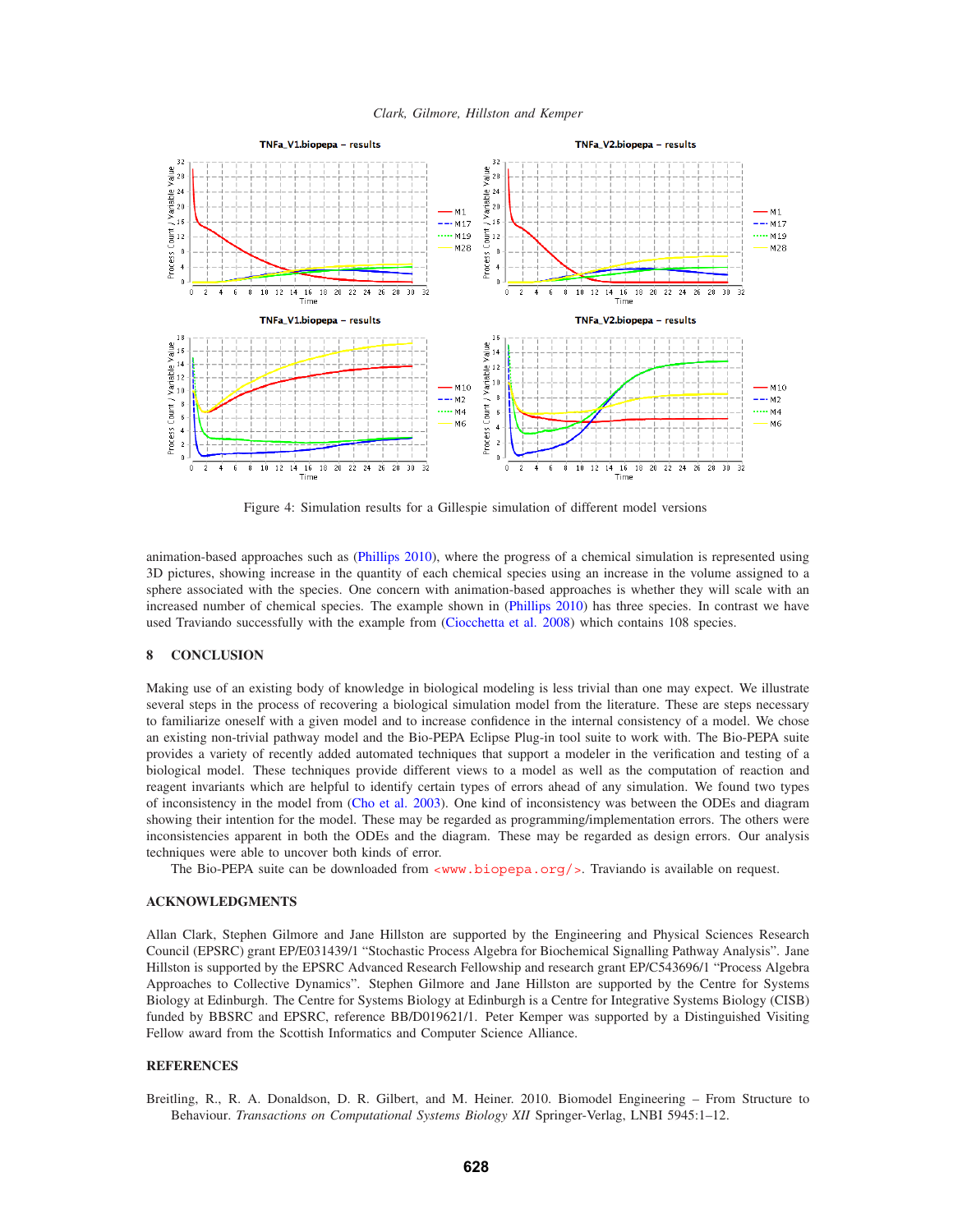- Calder, M., S. Gilmore, and J. Hillston. 2006. Modelling the influence of RKIP on the ERK signalling pathway using the stochastic process algebra PEPA. *Transactions on Computational Systems Biology*.
- Cho, K., S.-Y. Shin, W. Kolch, and O. Wolkenhauer. 2003, December. Experimental design in systems biology, based on parameter sensitivity analysis using a Monte Carlo method: A case study for the TNF $\alpha$ -mediated NF- $\kappa$ B signal transduction pathway. *Simulation* 79 (12): 726–739.
- Ciocchetta, F., A. Degasperi, J. K. Heath, and J. Hillston. 2010. Modelling and analysis of the NF-κB pathway in Bio-PEPA. In *Transactions on Computational Systems Biology XII*, Volume 5945, 229–262: Springer.
- Ciocchetta, F., and J. Hillston. 2009, August. Bio-PEPA: A framework for the modelling and analysis of biological systems. *Theoretical Computer Science* Concurrent Systems Biology: To Nadia Busi (1968–2007), 410 (33–34): 3065–3084.
- Ciocchetta, F., J. Hillston, M. Kos, and D. Tollervey. 2008. Modelling co-transcriptional cleavage in the synthesis of yeast pre-rRNA. *Theoretical Computer Science* 408 (1): 41–54.

Duguid, A., S. Gilmore, M. Guerriero, J. Hillston, and L. Loewe. 2009. Design and development of the software tools for Bio-PEPA. In *Proceedings of the Winter Simulation Conference*, 956–967. Austin, Texas: IEEE Press.

- Fages, F., and A. Rizk. 2007. On the analysis of numerical data time series in temporal logic. In *Computational Methods in Systems Biology '07*, Volume 4695 of *Lecture Notes in Computer Science*, 48–63: Springer.
- Gibson, M. A., and J. Bruck. 2000. Efficient exact stochastic simulation of chemical systems with many species and many channels. *J. Phys. Chem. A* 104:1876–1889.
- Gillespie, D. T. 1977. Exact stochastic simulation of coupled chemical reactions. *J. Phys. Chem.* 81 (25): 2340–2361.
- Gillespie, D. T. 2001. Approximate accelerated stochastic simulation of chemically reacting systems. *J. Chem. Phys.* 115 (4): 1716–1733.
- Gillespie, D. T. 2009. Deterministic limit of stochastic chemical kinetics. *J. Phys. Chem. B* 113:1640–1644.
- Grafahrend-Belau, E., F. Schreiber, M. Heiner, A. Sackmann, B. H. Junker, S. Grunwald, A. Speer, K. Winder, and I. Koch. 2008. Modularization of biochemical networks based on classification of Petri net t-invariants. *BMC Bioinformatics* 9 (90).
- Heiner, M., D. Gilbert, and R. Donaldson. 2008. Petri nets in systems and synthetic biology. In *SFM'08:Bio*, 215–264: Springer. LNCS 5016.
- Hillston, J. 2006. *A compositional approach to performance modelling*. Cambridge University Press.
- Hillston, J., and A. Duguid. 2009. Deriving differential equations from process algebra models in reagent-centric style. In *Algorithmic Bioprocesses*, 487–504: Springer.
- Hucka, M., S. Hoops, S. Keating, N. Le Novère, S. Sahle, and D. Wilkinson. 2008. Systems Biology Markup Language (SBML) Level 2: Structures and facilities for model definitions. *Available from Nature Precedings*.  $\langle$ http://dx.doi.org/10.1038/npre.2008.2715.1 $\rangle$ .
- Kemper, P., and C. Tepper. 2009. Automated trace analysis of discrete-event system models. *IEEE Transactions on Software Engineering* 35 (2): 195–208.
- Kwiatkowska, M., G. Norman, and D. Parker. 2009. PRISM: Probabilistic model checking for performance and reliability analysis. *ACM SIGMETRICS Performance Evaluation Review* 36 (4): 40–45.
- Liu, X., and D. Gilbert. 2010. BioNessie: A biochemical networks simulation environment. *Journal of Cell Research*. To appear.
- Martinez, J., and M. Silva. 1982. A simple and fast algorithm to obtain all invariants of a generalized Petri net. In *Selected Papers from the First and the Second European Workshop on Application and Theory of Petri Nets*, 301–310. London, UK: Springer-Verlag.
- Phillips, A. 2010. *Symbolic systems biology: Theory and methods*, Chapter A Visual Process Calculus for Biology. Jones and Bartlett. In Press.
- Priami, C. 1995. Stochastic <sup>π</sup>-calculus. *The Computer Journal* 38 (6): 578–589.
- Regev, A. 2001. Representation and simulation of molecular pathways in the stochastic <sup>π</sup>-calculus. In *Proceedings of the 2nd workshop on Computation of Biochemical Pathways and Genetic Networks*.

## **AUTHOR BIOGRAPHIES**

**ALLAN CLARK** is a post doctorate researcher at the University of Edinburgh. His research interests include algorithms and implementations for performance modelling via process algebras as well as solutions to Markov chains and techniques for stochastic and deterministic modelling of very large scale systems. Ongoing work into the query specification for performance models written in process algebras has led to the development of the eXtended Stochastic Probes specification language.

**STEPHEN GILMORE** is a Reader in Computer Science and a member of the Laboratory for the Foundations of Computer Science at The University of Edinburgh. His research interests are centred on the development of quantitative and computational tools for modelling discrete dynamical systems. These have included modelling tools for predicting performance and quality-of-service measures for software systems, and simulators and analysers for biological modelling applications. His web page can be found via <homepages.inf.ed.ac.uk/stg> and his email address is